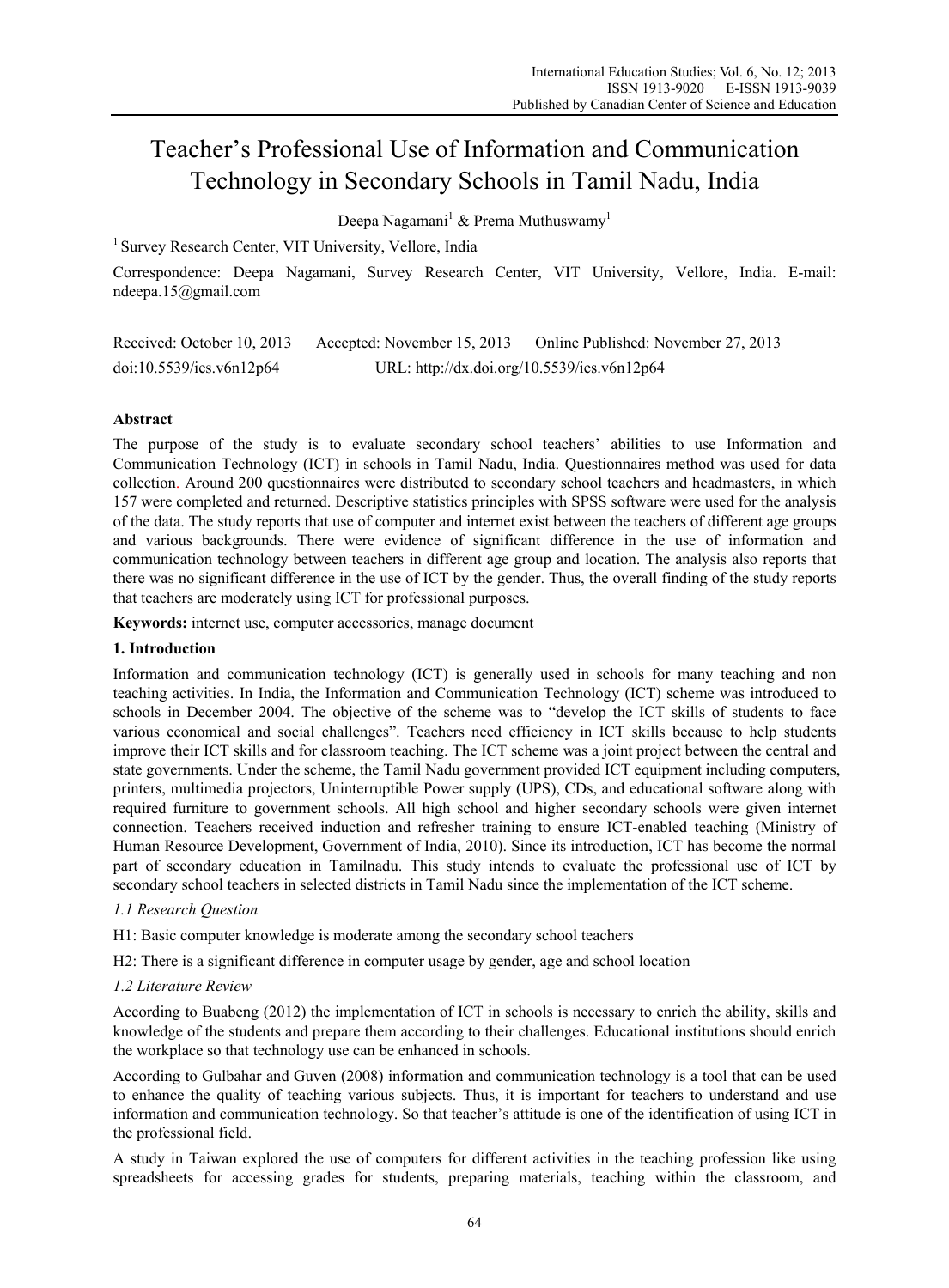motivating students to use the internet to gather information and for collaborative learning like sharing information and interaction. The results also showed that the majority of the teachers use computers for making spreadsheets for record the grades of the students. Further it shows Internet was used by the teacher for gathering information on average (Hung & Hsu, 2007).

The program "Preparing Tomorrow's Teachers to Use Technology" helps to prepare teachers more effectively to use technology as a teaching tool (U.S. Department of Education, 2002). Russell et al. (2003) reported that teachers use technology in different ways, such as using computer based technology for instructional methods, motivating students to use technology for collaborative learning, using computers for communication purposes, preparing material for classroom teaching, maintaining records and using it for personal reasons.

Russell et al. (2003) further showed that novice teachers had higher levels of knowledge and practice in using ICT than veteran teachers in their professional field. The requirement is to produce the in-service teachers with better preparation of technology integration in their teaching. The internet aids the teachers in conducting direct research on classroom topics. In addition, it allows for better communication with other teachers to further discuss those topics (Becker, 1999).

Afshari (2008) reported that in Iran, computers are used for administration purposes like maintaining records of the student which includes marks, grade sheet, section or class order information about students and their activities. The result shows that majority of the principals are using computers once in a week for administrative purposes and teachers use of computer for administrative purposes is found to be less.

#### **2. Methodology**

*2.1 Data Collection and Procedure* 

| Demographic variables | Subdivision of the variables | Number | Percentage |
|-----------------------|------------------------------|--------|------------|
| Gender                | Male                         | 47     | 29.93630   |
|                       | Female                       | 110    | 70.06369   |
| Age                   | $22-30$ years                | 60     | 38.2165    |
|                       | $31-40$ years                | 48     | 30.5732    |
|                       | $41-50$ years                | 37     | 23.5668    |
|                       | 51 and above                 | 12     | 7.64331    |
|                       | Urban                        | 76     | 48.40764   |
| School location       | Semi Urban                   | 55     | 35.03185   |
|                       | Rural                        | 26     | 16.56051   |

Table 1. Demographic profile

Survey of teachers, using a survey instrument was conducted to collect data on the use of ICT by the secondary school teachers in Tamil Nadu, India. A questionnaire is developed to study the use of computers and internet by the teachers. The first part of the questionnaire deals with the respondents' demographic information – gender, age, and location of the school in terms of rural, semi urban and urban area. The second part of the questionnaire deals with the usage of computers and the internet by the school teachers.

The use of computers and internet by the teachers is divided into four sub divisions: frequency of their usage of computer, frequency of their usage of computer accessories, their use of internet for communication and other purposes, and their use of internet for instruction. The questions have statements with a 3 point Likert scale.

The questionnaire was distributed to secondary school teachers of select schools in Tamil Nadu. Out of 200 participants, 157 completed responses (82.6%) and returned the questionnaires. The respondents are teachers and headmasters from 21 schools in the three districts of Tamil Nadu such as Salem, Coimbatore, Madurai. Majority of the respondents, about 70% were female and the male respondents were about 30%.

The age group is divided into four parts such as 22-30, 31-40, 41-50, 51 and above. Number of schools increased and so young teachers is getting opportunity to work in schools. This may be the reason for getting higher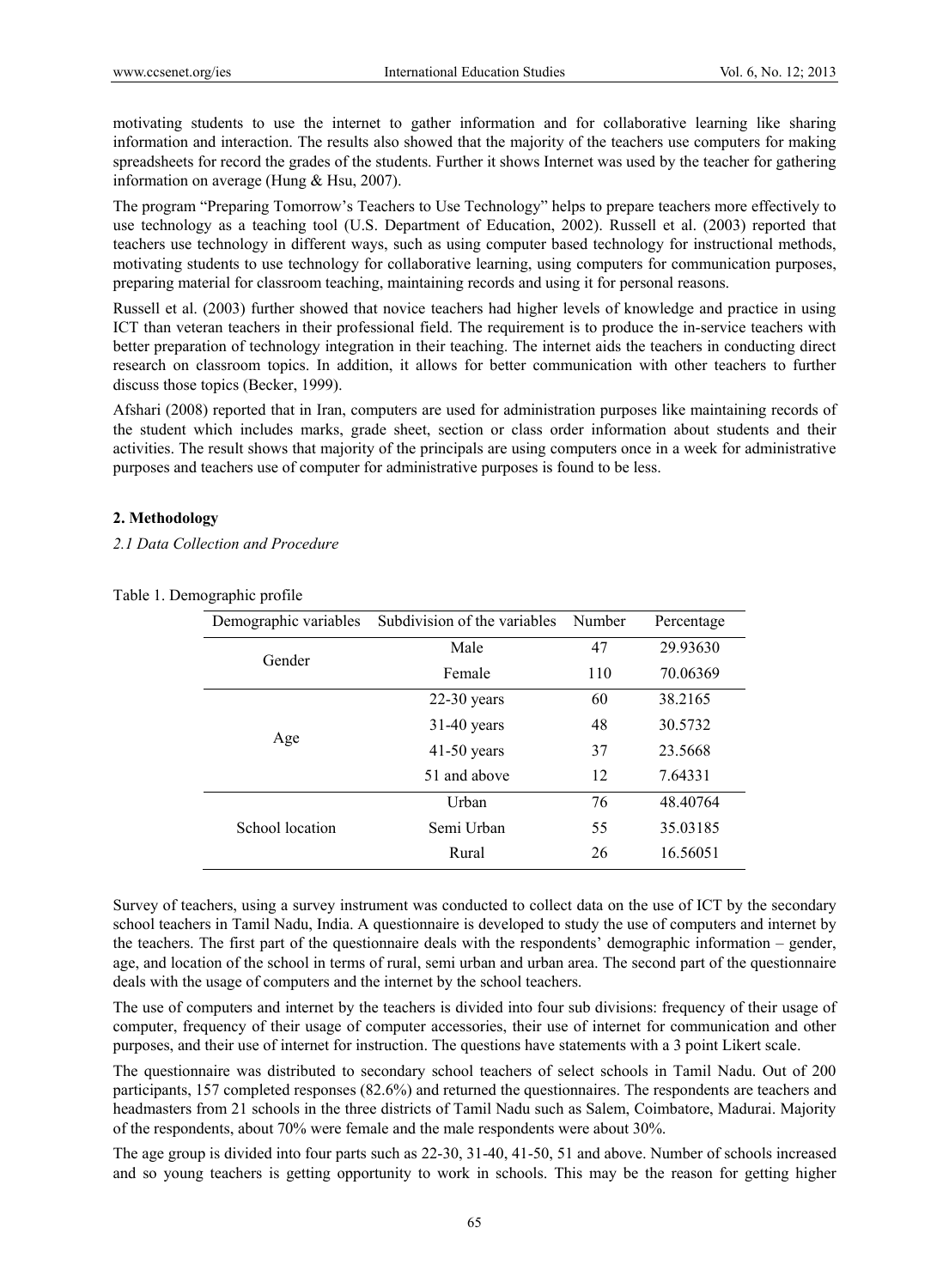response rate form 22-30 age group.

The school location is divided into three parts such as urban, semi-urban and rural areas. In Tamil Nadu, majority of schools are located in urban and semi urban areas. Number of teachers in each school is also higher in urban and semi urban than the rural areas. This may be reason for getting higher response rate from urban areas. The demographic profile of the respondents is shown in the table 1.

The usage category is divided into four parts such as managing documents, computer accessories, and internet for general purpose, internet for academic purpose. "Managing documents" category include use of MS word documents, excel documents, power point, E-mail, internet use create, open, save, change/update documents and use web search engines. Computer accessories category includes use of printer, scanner, LCD projectors and educational CD/DVD. 'Internet for general purposes' category include searching websites for general information, send and organize emails, use emails for personal communication, use emails to communicate with other teachers and headmasters, and send school related information to school administrators and use internet for entertainment. 'Internet for academic purpose' category include using internet for searching academic course information, download documents/materials related to courses, use online link to purchase books, look for educational videos, find the relevant websites for academic related information, to download and use maps, charts, diagram and art design in the classroom and use of power point in the classroom teaching.

Descriptive statistics and other analysis were carried out with SPSS. Using this software, correlation and ANOVA test were conducted.

The reliability alpha  $\alpha$  of the questionnaire is found to be 0.92. This indicates strong reliability and authentication of the questionnaire.

*2.2 Descriptive Statistics* 

| Variables            | N   | Mean   | Std. Deviation |
|----------------------|-----|--------|----------------|
| Manage documents     | 157 | 1.7898 | .66152         |
| Computer Accesseries | 157 | 1.5924 | .59261         |
| Internet general     | 157 | 1.5651 | .55971         |
| Internet subject     | 157 | 1 7288 | .57078         |
| Valid N (listwise)   | 157 |        |                |

Table 2. Descriptive statistics

Table 2 shows the Descriptive statistics of Mean and Standard Deviation for the usage of computer and internet of the respondents in detail. The mean value for use of computer for managing documents is  $1.7898$  (SD = 0.66152), the manage document used by teachers in schools is high than the other uses. The mean value for the use of computer accessories is 1.5924 (SD = .59261). The computer accessories used by the teachers in schools is moderate than other uses. The mean value for the use of internet for communication is 1.5651 (SD = .55971). The internet for general search used by the teachers in schools is moderate than other uses. The mean for the use of internet to handle subject information is  $1.7288$  (SD = .57078). The internet use to handle subject information by the teachers in schools is moderate than other uses. The result of the descriptive statistics shows that teachers use computers to manage documents more frequently than for other purposes.

*2.3 Pearson Correlation* 

|                      | Manage documents Computer accessories Internet general Internet subject |             |           |            |
|----------------------|-------------------------------------------------------------------------|-------------|-----------|------------|
| Manage documents     |                                                                         | $.748$ **   | $.708$ ** | $739^{**}$ |
| Computer accessories | $.748$ <sup>**</sup>                                                    |             | $.708***$ | $.723***$  |
| Internet general     | $.708***$                                                               | $.708^{**}$ |           | $.875***$  |
| Internet subject     | $739^{**}$                                                              | $723***$    | 875**     |            |

Table 3. Pearson correlation

\*\*: Correlation is significant at the 0.01 level (2-tailed).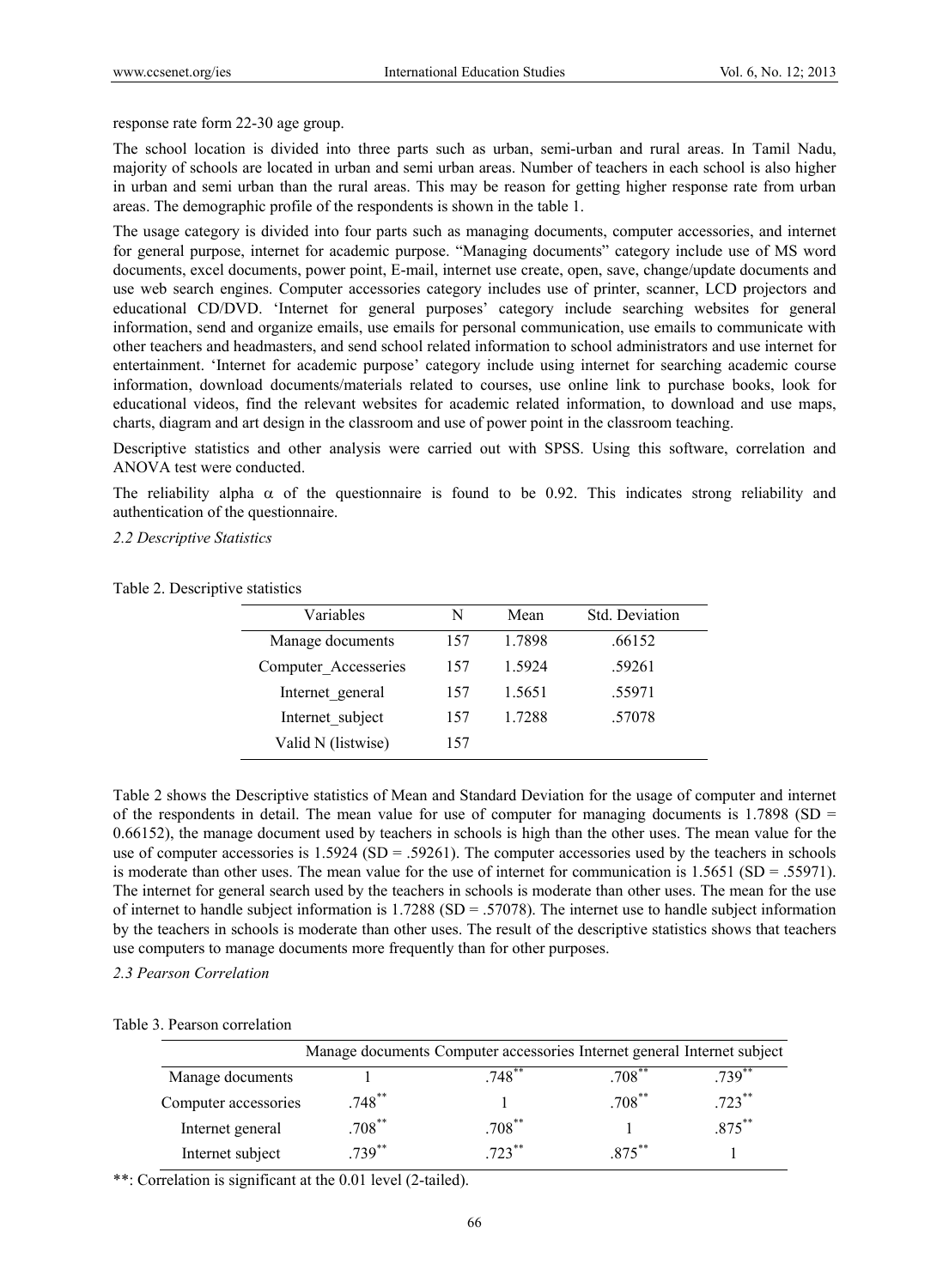Pearson correlation (table 3) analyses were used to find out the correlation between the different usage of computer and internet by secondary school teachers. From the correlation analysis, it is found that each usage category is positively correlated with every other usage category. The highest correlation is found between the usage categories 'Internet for general' and 'Internet for subject'( $r = 0.875$ ). The usage category "managing documents" is positively correlated with computer accessories ( $r = .748$ ), with "internet for subject" ( $r = .739$ ), with 'computer in general' (r = .708). The usage category "computer accessories" is positively correlated with "internet for subjects"  $(r = .723)$ .

# **3. Results of Analysis of Variance (ANOVA)**

*3.1 Gender with Usage Category Variables* 

| Table 4. Gender with usage category variables |  |  |  |  |  |  |
|-----------------------------------------------|--|--|--|--|--|--|
|-----------------------------------------------|--|--|--|--|--|--|

| Usage category variables           |                       | Sum of Squares df Mean Square |     |      | F | Sig.        |
|------------------------------------|-----------------------|-------------------------------|-----|------|---|-------------|
|                                    | Between Groups        | .119                          | 1   | .119 |   | .270.604    |
| Manage documents                   | Within Groups         | 68.149                        | 155 | .440 |   |             |
|                                    | Total                 | 68.268                        | 156 |      |   |             |
| Computer Accessories Within Groups | <b>Between Groups</b> | .041                          | 1   | .041 |   | $.116$ .734 |
|                                    |                       | 54.745                        | 155 | .353 |   |             |
|                                    | Total                 | 54.786                        | 156 |      |   |             |
|                                    | Between Groups        | .051                          | 1   | .051 |   | .163.687    |
| Internet general                   | Within Groups         | 48.820                        | 155 | .315 |   |             |
|                                    | Total                 | 48.871                        | 156 |      |   |             |
| Internet subject                   | Between Groups        | .014                          | 1   | .014 |   | .043.835    |
|                                    | Within Groups         | 50.810                        | 155 | .328 |   |             |
|                                    | Total                 | 50.824                        | 156 |      |   |             |

Analysis of variance results in Table 4 (Gender with usage category variables) indicate that there is no significant difference in the usage category and gender. Hence, male and female do not differ in their usage level when using computers for Managing documents, using Computer Accessories, using Internet for general purposes and using Internet for academic purposes.

*3.2 Age vs. Usage Category Variables* 

Table 5. Age vs. usage category variables

|                                    |                       | Sum of Squares df Mean Square |     |       | F           | Sig. |
|------------------------------------|-----------------------|-------------------------------|-----|-------|-------------|------|
|                                    | Between Groups        | 17.195                        | 3   | 5.732 | 17.170.000  |      |
| Manage documents                   | Within Groups         | 51.073                        | 153 | .334  |             |      |
|                                    | Total                 | 68.268                        | 156 |       |             |      |
| Computer Accesseries Within Groups | <b>Between Groups</b> | 11.104                        | 3   | 3.701 | 12.965 .000 |      |
|                                    |                       | 43.682                        | 153 | .286  |             |      |
|                                    | Total                 | 54.786                        | 156 |       |             |      |
|                                    | <b>Between Groups</b> | 9.409                         | 3   | 3.136 | 12.160.000  |      |
| Internet general                   | Within Groups         | 39.462                        | 153 | .258  |             |      |
|                                    | Total                 | 48.871                        | 156 |       |             |      |
|                                    | <b>Between Groups</b> | 11.020                        | 3   | 3.673 | 14.120.000  |      |
| Internet subject                   | Within Groups         | 39.804                        | 153 | .260  |             |      |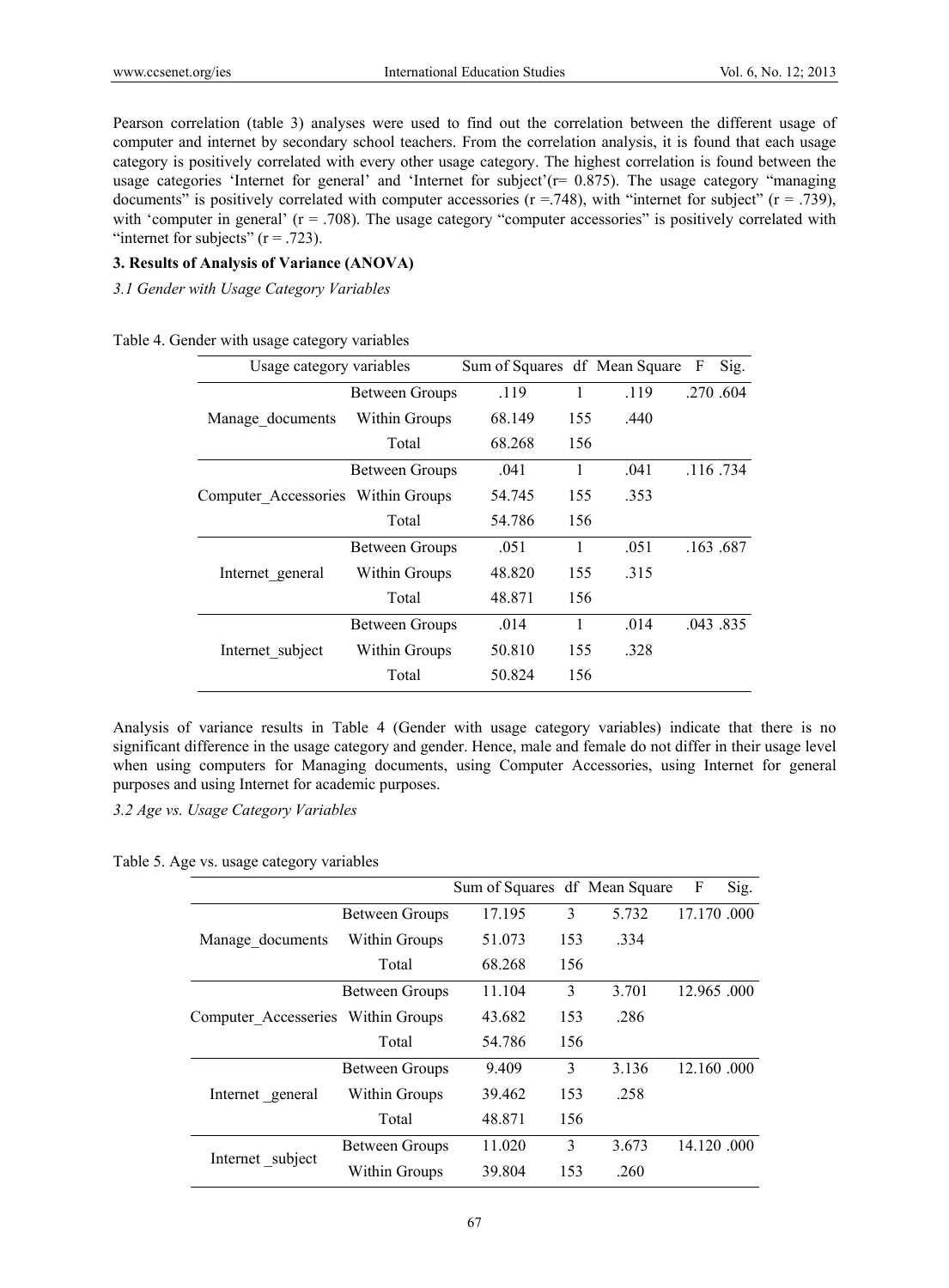From the table 5 (Age Vs usage category variables), all the usage categories are statistically significant with the demographic variable 'Age' in the ANOVA analysis. The 'Manage documents' has the F value as 17.170 with the significant difference (.000). 'Age' has statistically significant influence on how the individual manages the documents in the professional field. The usage category 'Computer Accessories' has the F value as 12.965 with significant difference (.000). 'Age' has statistically significant influence on how the individual use the 'Computer Accessories'. The usage category 'Internet for general' purpose has the F value as 12.160 with the significant difference (.000). 'Age' has statistically significant influence on how the individuals use 'Internet for general' purpose. The usage category 'Internet for academic purposes' has the F value as 14.120 with the significant difference (.000). 'Age' has statistically significant influence on how teachers use internet for their subjects.

#### *3.3 School Location vs. Usage Category*

Table 6 (School area Vs usage category variables) indicates that all the usage categories are statistically significant with the demographic variable 'school location' in the ANOVA analysis. The usage category 'Manage documents' has the F value as 9.585 with the significant difference (.000). 'School area' has statistically significant influence on how the individual managing the documents in the professional field. The usage category 'Computer Accessories' has the F value as 8.516 with the significant difference (.000). 'School area' has statistically significant influence on how the individual use the 'Computer Accessories'. The usage category 'Internet for general' has the F value as 5.929 with the significant difference (.000). 'School area' has statistically significant influence on how the individual use 'Internet for general' purposes. The usage category 'Internet for subject' has the F value as 4.597 with the significant different (.001). 'School area' has statistically significant influence on how teachers use internet for their subjects

|                                    |                       | Sum of Squares df Mean Square |                |       | F          | Sig. |
|------------------------------------|-----------------------|-------------------------------|----------------|-------|------------|------|
|                                    | <b>Between Groups</b> | 5.023                         | 2              | 2.511 | 6.115 .003 |      |
| Manage_documents                   | Within Groups         | 63.245                        | 154            | .411  |            |      |
|                                    | Total                 | 68.268                        | 156            |       |            |      |
|                                    | <b>Between Groups</b> | 6.213                         | 2              | 3.107 | 9.849 000  |      |
| Computer Accessories Within Groups |                       | 48.573                        | 154            | .315  |            |      |
|                                    | Total                 | 54.786                        | 156            |       |            |      |
|                                    | <b>Between Groups</b> | 4.668                         | $\overline{2}$ | 2.334 | 8.131 000  |      |
| Internet general                   | Within Groups         | 44.203                        | 154            | .287  |            |      |
|                                    | Total                 | 48.871                        | 156            |       |            |      |
| Internet subject                   | <b>Between Groups</b> | 7.360                         | 2              | 3.680 | 13.038.000 |      |
|                                    | Within Groups         | 43.464                        | 154            | .282  |            |      |
|                                    | Total                 | 50.824                        | 156            |       |            |      |

Table 6. School area vs. usage category variables

#### **4. Discussion**

This study reported that the 'Manage documents' is frequently used than the other applications by secondary school teachers.

The correlation analysis shows teachers moderately use computers for teaching subjects and for other administrative purposes. Most of the schools have less computer facilities, so teachers have less opportunity to utilize computers for their professional purposes. Facilities like computers, internet connection and other equipments are inadequate in schools.

Internet use for 'general purpose' is highly correlated with 'Internet for subject' variable. It shows that Internet is highly used in schools for communication and for subject relevant information rather than other purposes. With the advancement in communication technology, e-mail is used as an important medium for the communication.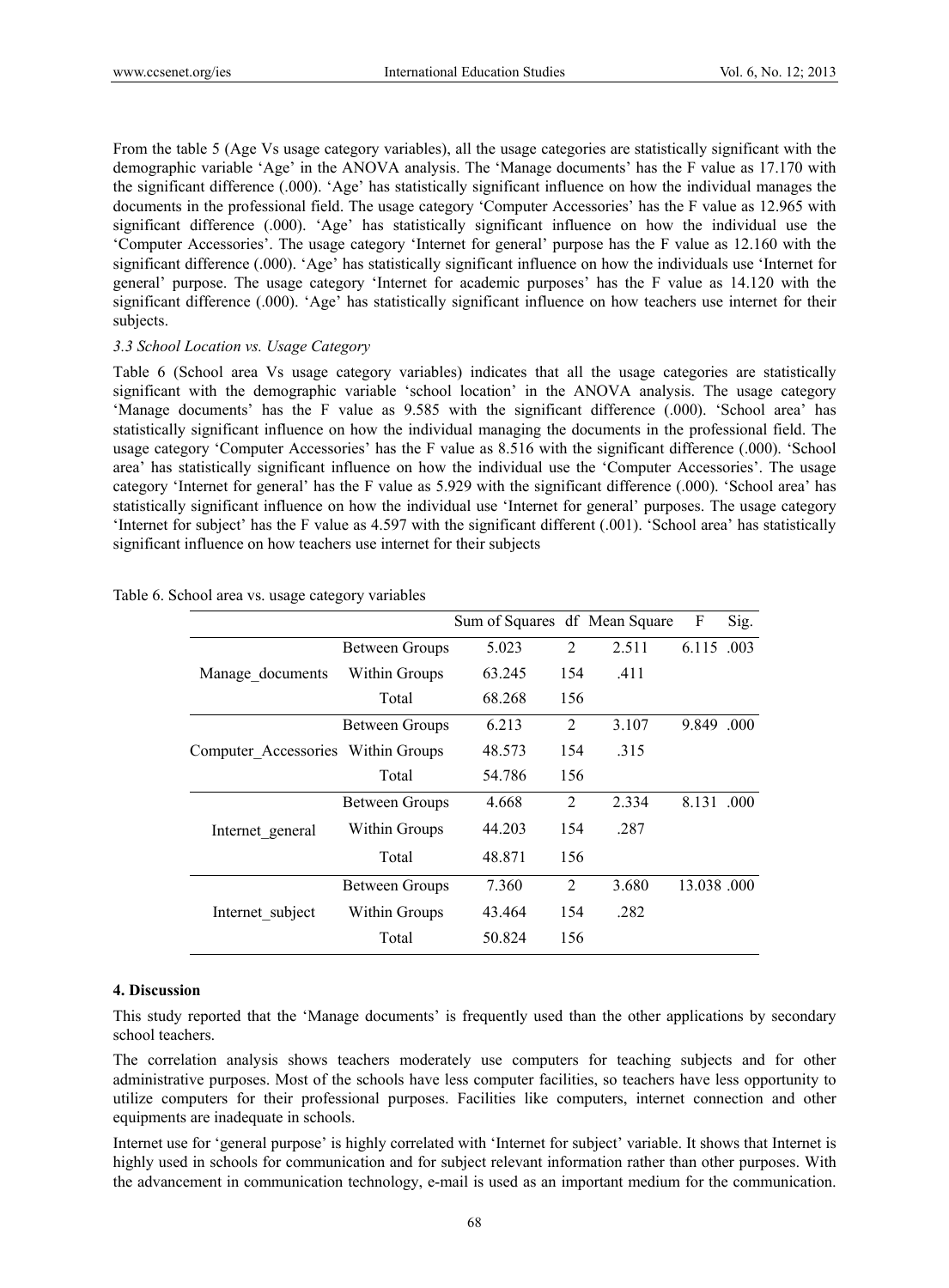In Tamilnadu, nearly all the schools have started to use internet for communication purposes. All the government orders, circulars, and other academic related information are passed from the State education and district education department to the schools through emails. School reports, student enrollment statistics and other academic statistics are sent from the schools to the education department using emails. Generally, internet use is high than the use of the computer tools in the work environment. Hung, Y.-W., and the Hsu, Y.-S. (2007) indicate that, Taiwan secondary school science teachers give first priority to use internet for searching information and give only second preference for job oriented activities.

This paper established that there is a positive correlation between the computer and internet use by teachers. Albirini (2004), states, teachers' positive attitudes towards ICT is one of the key elements for proper ICT usage in school. This study also reveals the same.

The results of ANOVA show that there is no significant difference in the use of computer and internet by gender. Teacher's interest and their computer knowledge are mainly responsible for use of ICT in schools. Hung and Hsu (2007) state that there is a significant difference in the use of application of technology in instruction with gender and age. Based on the official school policy in Taiwan, spreadsheets are used to prepare the student grade by the secondary school teachers.

#### *4.1 TUKEY Test-Age*

| Tukey HSD                  |           |                    |                                       |        |      |                                                    |        |
|----------------------------|-----------|--------------------|---------------------------------------|--------|------|----------------------------------------------------|--------|
| Dependent Variable         | $(I)$ age | $(J)$ age          | Mean Difference (I-J) Std. Error Sig. |        |      | 95% Confidence Interval<br>Lower Bound Upper Bound |        |
|                            |           | $31-40$            | $.51548$ <sup>*</sup>                 | .11188 | .000 | .2249                                              | .8061  |
|                            | $22 - 30$ | $41 - 50$          | $.63179*$                             | .12077 | .000 | .3181                                              | .9455  |
| Manage documents           |           | 50 & above         | $1.04524$ <sup>*</sup>                | .18270 | .000 | .5707                                              | 1.5198 |
|                            |           | 31-40 51 $&$ above | .52976*                               | .18647 | .026 | .0454                                              | 1.0141 |
| Computer Accesseries 22-30 |           | $31-40$            | $.42396*$                             | .10347 | .000 | .1552                                              | .6927  |
|                            |           | $41-50$            | .52995*                               | .11169 | .000 | .2398                                              | .8201  |
|                            |           | $51\&$ above       | $.80417*$                             | .16897 | .000 | .3653                                              | 1.2431 |
|                            |           | $31-40$            | .38988*                               | .09835 | .001 | .1344                                              | .6453  |
| Internet general           | 22-30     | 41-50              | .49807*                               | .10616 | .000 | .2223                                              | .7738  |
|                            |           | 51 $&$ above       | $.72619*$                             | .16060 | .000 | .3090                                              | 1.1433 |
|                            |           | $31-40$            | $.35179*$                             | .09877 | .003 | .0952                                              | .6083  |
|                            | $22 - 30$ | $41-50$            | $.50019*$                             | .10662 | .000 | .2233                                              | .7771  |
| Internet for subject       |           | 51 $&$ above       | $.87857*$                             | .16129 | .000 | .4596                                              | 1.2975 |
|                            |           | 31-40 51 & above   | $.52679*$                             | .16462 | .009 | .0992                                              | .9544  |

Table 7. Multiple comparisons

\*: The mean difference is significant at the 0.05 level.

# 4.1.1 Computer for Manage Documents

It is found from ANOVA test that there is a significant difference in the computer usage between teachers of different age groups. TUKEY test is done to find out which age group differed significantly from the other age groups. Table 7 (TUKEY Test-Age) shows the TUKEY test results for the independent variable age. From the table, it is found that teachers belonging to the age group '22-30 years' differed significantly with all other age groups namely 31-40 years, 41-50 years and 51 years and above. The difference in the mean of computer usage between the age group 22-30 years and the other age groups reveals that this younger group's computer usage is higher than rest of the age groups. Also, it is found that the highest difference (1.05) in mean exists between this younger group of teachers and teachers who are 51 years old and above. The younger group has an opportunity to use computer more frequently during their studies. Hence, they do not have any difficulty in using computer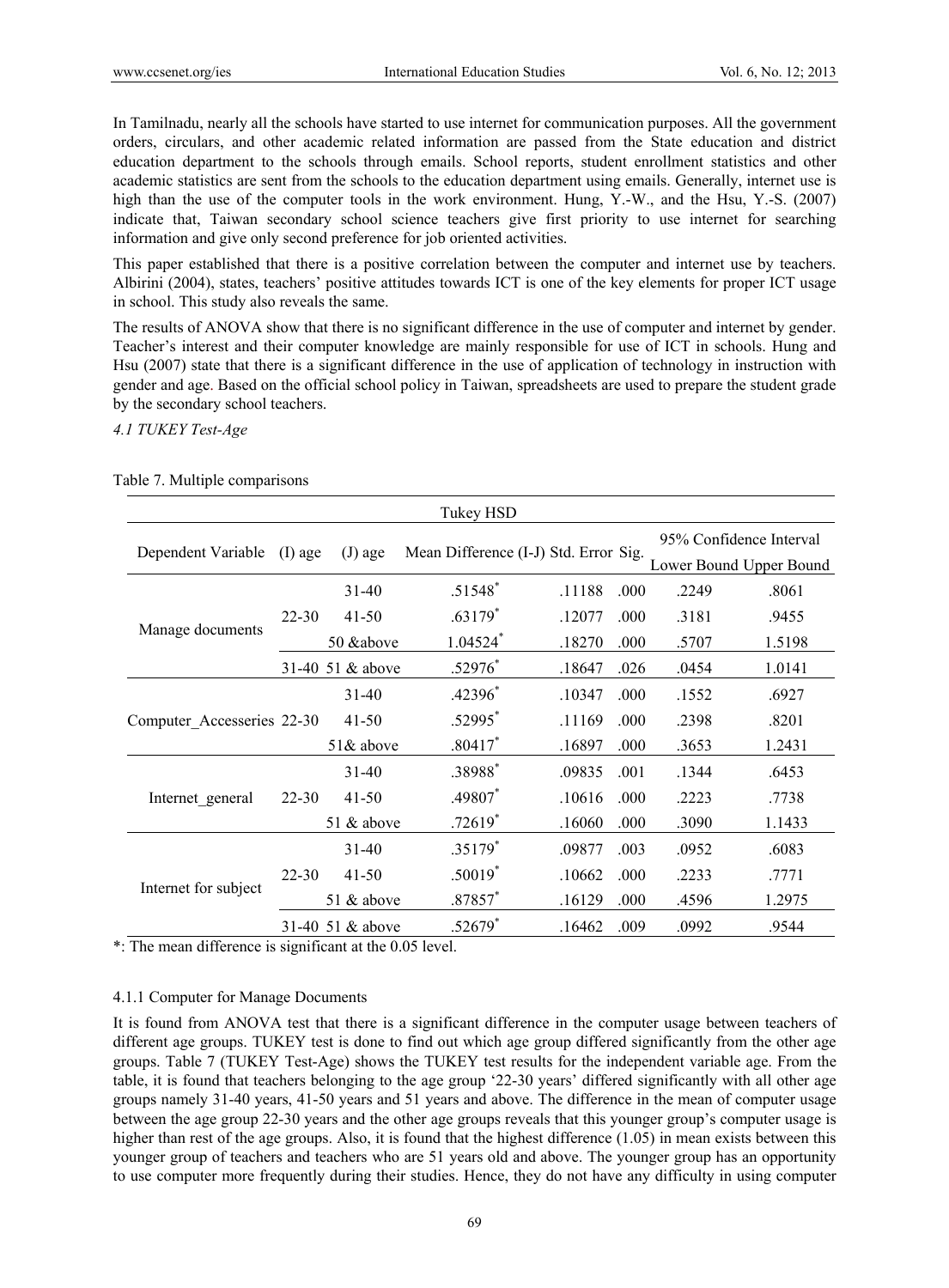in their profession. Teachers, who belong to the age group 51 years and above, may have completed their studies before 25 years or so. Computer was just making its entry then. Although these teachers are in the teaching profession for a long time, they did not have much opportunity to use computers. This may be the reason for their less usage of computer in their profession. Similarly, teachers belonging to the age group 31-40 years differ significantly with teachers who are 51 years old and above in their computer usage. The difference in mean (0.53) shows that the group 31-40 year's usage of computers is more.

#### 4.1.2 Use of Computer Accessories

It is found from ANOVA test that there is a significant difference in the use of computer accessories between teachers of different age groups. TUKEY test is done to find out which age group differed significantly from the other age groups. Table 7 (TUKEY Test-Age) shows the TUKEY test results for the independent variable age. From the table, it is found that teachers belonging to the age group 22-30 years' differed significantly with all other age groups namely 31-40 years, 41-50 years and 51 years and above. The difference in the mean of computer accessories between the age group 22-30 years and the other age groups reveals that this younger group's use of computer accessories is higher than rest of the age groups. Also, it is found that the highest difference (0.80) in mean exists between this younger group of teachers and teachers who are 51 years old and above. Young teachers have completed their studies in computer era where they have lot of opportunities to know and use computer accessories more frequently. In olden days, educational videos and projectors were not used in every class room. Lack of such equipments has not given the older teachers an opportunity to use more computer accessories.

### 4.1.3 Internet for General Purpose

It is found from ANOVA test that there is a significant difference in the internet for general between teachers of different age groups. TUKEY test is done to find out which age group differed significantly from the other age groups. Table 7 (TUKEY Test-Age) shows the TUKEY test results for the independent variable age. From the table, it is found that teachers belonging to the age group 22-30 years' differed significantly with all other age groups namely 31-40 years, 41-50 years and 51 years and above. The difference in the mean of internet for general purposes between the age group 22-30 years and the other age groups reveals that this younger group's use of internet for general is higher than rest of the age groups. Also, it is found that the highest difference (0.72) in mean exists between this younger group of teachers and teachers who are 51 years old and above. Young teachers have more exposure to usage of internet and hence more interest in internet, social networks and networking. Young people tend to use social networks more frequently, and use email for communication. They use search engines for information and are very comfortable in using computers for internet. The older group, on the other hand, did not have the internet availability in their times and hence had less opportunity to use internet.

#### 4.1.4 Internet for Subject

It is found from ANOVA test results that there is a significant difference in the use of internet for academic purposes between teachers of different age groups. TUKEY test is done to find out which age group differed significantly from the other age groups. Table 7 (TUKEY Test-Age) shows the TUKEY test results for the independent variable age. From the table, it is found that teachers belonging to the age group 22-30 years differed significantly with all other age groups namely 31-40 years, 41-50 years and 51 years and above. The difference in the mean of internet for academic purposes between the age group 22-30 years and the other age groups reveals that this younger group's use of internet for academic purposes is higher than rest of the age groups. Also, it is found that the highest difference (0.87) in mean exists between this younger group of teachers and teachers who are 51 years old and above. Similarly, teachers belonging to the age group 31-40 years differ significantly with teachers who are 51 years old and above in their use of internet for academic purposes. The difference in mean (0.52) shows that the group 31-40 years use of internet for academic purposes is more. Senior teachers are academically very experienced. But they have not received any training to incorporate computer and technology in their teaching profession

In Tamilnadu, young teachers are using computers to a larger extent than the senior teachers. For the school administration purposes like email communication and record keeping, computers are used by school headmasters. Headmasters in most of the schools have the working knowledge of computers than the other teachers. Teachers have very less opportunity to use computers in schools for academic purposes.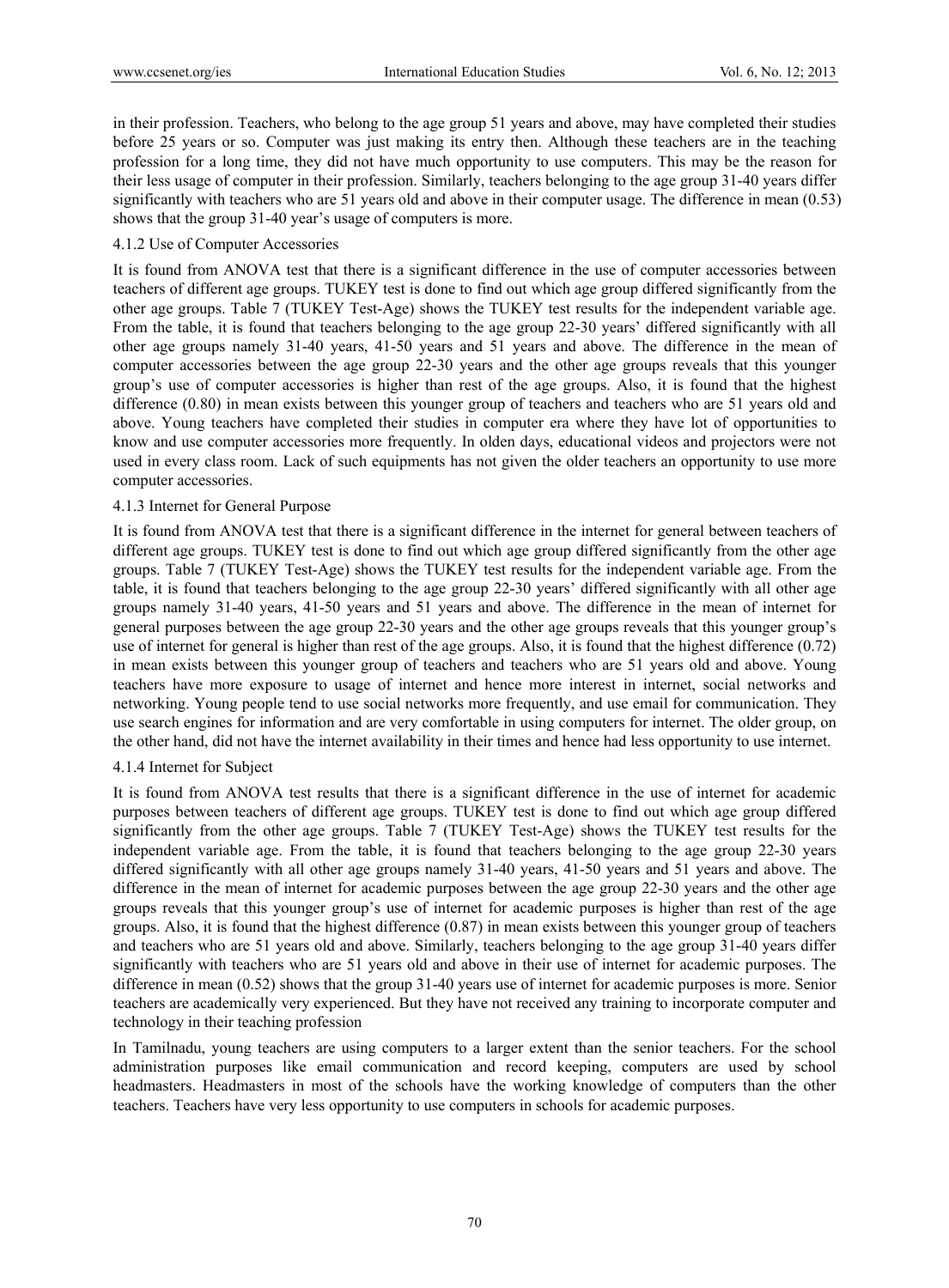# *4.2 TUKEY-Test School Location*

|  | Table 8. Multiple comparisons |
|--|-------------------------------|

| Tukey HSD            |             |                            |                 |        |      |                |          |  |
|----------------------|-------------|----------------------------|-----------------|--------|------|----------------|----------|--|
|                      |             |                            |                 |        |      | 95% Confidence |          |  |
|                      | $\rm (I)$   | $\left( \mathrm{J}\right)$ | Mean Difference | Std.   |      |                | Interval |  |
| Dependent Variable   | school area | school area                | $(I-J)$         | Error  | Sig. | Lower          | Upper    |  |
|                      |             |                            |                 |        |      | Bound          | Bound    |  |
| Manage documents     | Urban       | Rural                      | $.34529*$       | .14560 | .049 | .0007          | .6899    |  |
|                      | Semi urban  | Rural                      | $.36357$ *      | .11345 | .005 | .0951          | .6321    |  |
|                      | Urban       | Rural                      | .43877*         | .12760 | .002 | .1368          | .7407    |  |
| Computer Accesseries | Semi urban  | Rural                      | .37548*         | .09942 | .001 | .1402          | .6108    |  |
|                      | Urban       | Rural                      | $.36003*$       | 12172  | .010 | .0720          | .6481    |  |
| Internet_general     | Semi urban  | Rural                      | $.33746*$       | .09484 | .001 | .1130          | .5619    |  |
| Internet for subject | Urban       | Rural                      | .45590*         | .12070 | .001 | .1702          | .7416    |  |
|                      | Semi urban  | Rural                      | $.42163*$       | .09405 | .000 | .1991          | .6442    |  |

\*: The mean difference is significant at the 0.05 level.

### 4.2.1 Computer for Manage Documents

Table 8 (TUKEY-test school location) indicates that there is a significant difference in the use of computer and internet with location of the school. Significant difference exists between rural schools and urban schools and semi urban schools in the using computers for managing documents. Mean difference in usage between urban and rural school is .34529 and mean difference in usage between semi urban and rural school is .36357. In Tamil Nadu, urban school teachers are using computers more than the rural teachers. This may be due to the availability and accessibility of computers in urban areas. Teachers working in urban schools have the opportunity to use computers in places like private computer centers, internet shops. Hence, these teachers have good practice in the use of computers. In rural location, lack of computer facilities is one of the reasons for low level use by the teachers. Therefore, teachers in rural schools depend on government training programs for enhancing their ICT skills.

Al-Zaidiyeen (2010) mentioned that in Jordan schools ICT use is very low among teachers for educational purposes especially in rural schools. As mentioned by Lau and Sim (2008), there is a frequent use of ICT for instructional support rather than for 'management' and 'communication use'.

#### 4.2.2 Use of Computer Accessories

There is a significant difference in the use of computer accessories with location of the school. Significant difference exists between rural schools and urban schools and semi urban schools in the use of computer accessories. Mean difference in the usage between urban and rural school is .43877 and mean difference in usage between semi urban and rural school is .37548. More opportunities are available to use computer accessories in urban location. Hence, the urban and semi urban teachers have more chance to use computer equipments than the rural teachers. The computer equipments are minimally available in rural schools. Unavailability of computer equipments may be the reason for low use of computer accessories by rural teachers.

#### 4.2.3 Internet for General Purpose

There is a significant difference in the use of internet with location of the school. Significant difference exists between rural schools and urban schools and semi urban schools in the use of internet for general purpose. Mean difference in usage between urban and rural school is .36003 and mean difference in the usage between semi urban and rural school is .33746. In schools internet is used for e-mail communication and to search general information. Schools have internet connection on limited computers and training of the teachers to use internet is also very less. Teachers in rural location have no options to use internet for communication and general searching.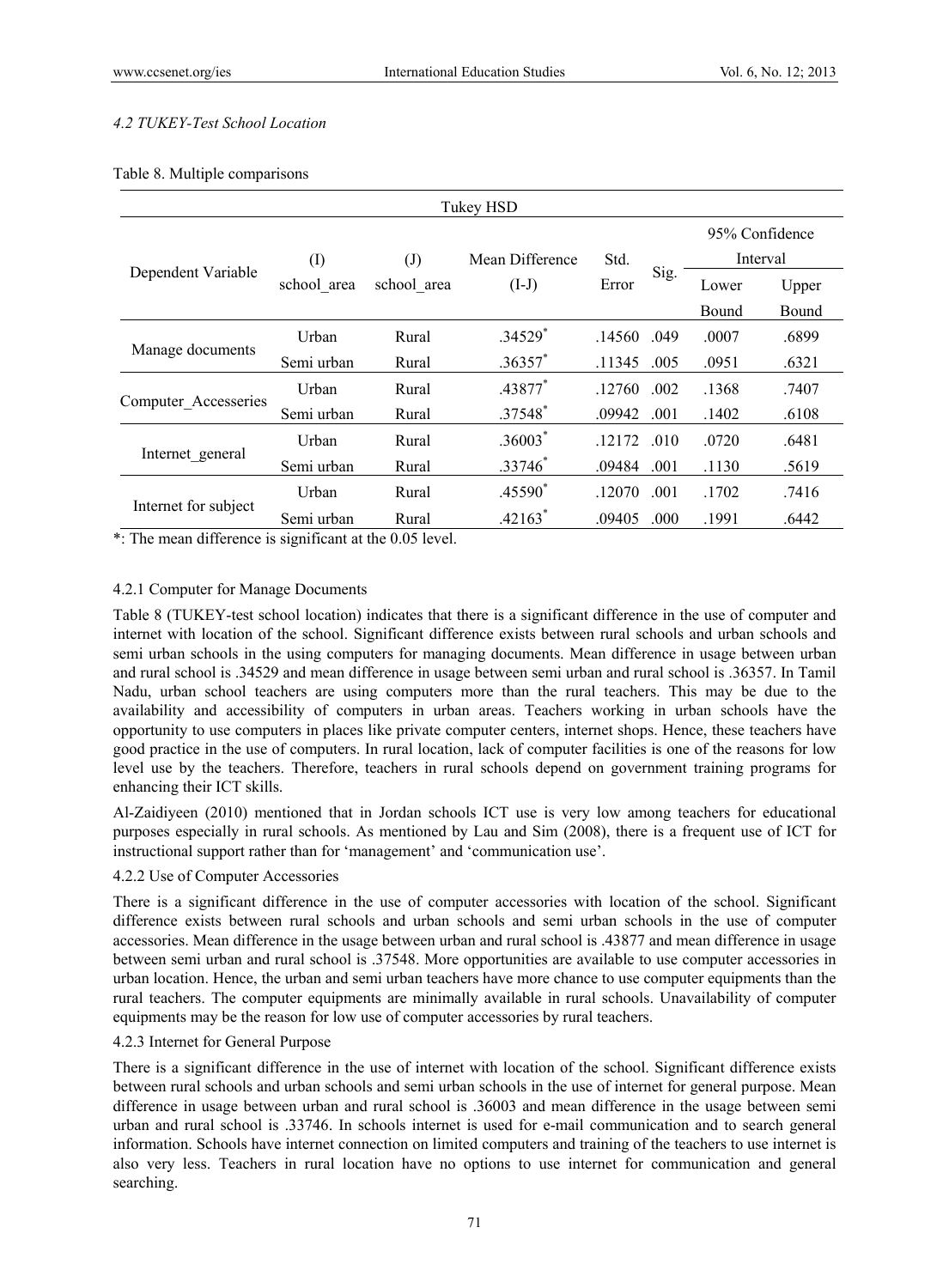There is a significant difference in the use of internet for academic purpose with location of the school. Significant difference exists between rural schools and urban schools and semi urban schools in the using computers for managing documents. Mean difference in usage between urban and rural school is .45590 and mean difference in usage between semi urban and rural school is .42163. Rural teachers are not trained to use internet for their subject. Lack of technology supportive center to train in rural location may be the reason for low usage of internet for subject related information.

#### **5. Conclusion and Recommendation**

This study reports that school teachers use technology moderately in their teaching profession. Young teacher's (age group 22-30 years) use computer and internet more often than teachers of other age groups. Use of ICT by senior teachers is found to be low. ICT equipment in schools is moderately available for educational purposes. So, teachers' use of computers is minimal for educational purposes. Teachers teaching language subjects use computers less frequently than all other teachers. In Other subjects such as physical education, yoga, teachers' use of ICT in their profession is found to be moderate. There is lack of equipment and lack of support to use ICT in teaching subjects like drawing, yoga, and physical education. In Tamil Nadu, headmasters use internet more frequently for communication with higher officials, sending reports, receiving emails regarding government orders and administration related activities with education department. All the schools have one or more computers but very limited internet connection. Teachers need to use their ICT knowledge in appropriate situations in instructions and for other activities in their work environment. Therefore, in depth training is needed for teachers to use computers, use internet for general and academic purposes and to handle computer accessories. In rural location, teachers have moderate computer knowledge and moderate use of internet for teaching academic subjects. According to the global standards, teachers should have better expertise in handling ICT for effective and better teaching. Teacher's positive attitude plays an important role for the successful integration of academic activities and usage of ICT in schools. Teachers should be encouraged to use ICT in schools and should incorporate computing technology in the school curricula.

#### **References**

- Afshari, M., Abu-Bakar, K., Luan, W. S., Abu-Samah, B., & Fooi, F. S. (2008). School Leadership And Information Communication Technology. *The Turkish Online Journal of Educational Technology, 7*(4), 82.
- Albirini, A. A. (2004). *An Exploration of the Factors Associated with the Attitudes of High School EFL Teachers in Syria Toward Information and Communication Technology*. (Unpublished thesis, Ohio State University).
- Al-Zaidiyeen, N. J. (2010). Teachers' Attitudes and Levels of Technology Use in Classrooms: The Case of Jordan Schools. *International Education Studies, 3*(2), 211-218.
- Becker, H. (1999). *Internet Use by Teachers: Conditions of Professional Use and Teacher-Directed Student Use*. Irvine, CA: Center for Research on Information Technology and Organizations.
- Buabeng, C. (2012). Factors Influencing Teachers' Adoption and Integration of Information and Communication Technology into Teaching: A Review of the Literature. *International Journal of Education and Development using Information and Communication Technology(IJEDICT), 8*(1), 136-155.
- Gulbahar, Y., & Guven, I. (2008). A Survey on ICT Usage and the Perceptions of Social Studies Teachers in Turkey. *Educational Technology & Society, 11*(3), 37-51.
- Hung, Y.-W., & Hsu, Y.-S. (2007). Examining Teachers' CBT Use in the Classroom: A Study in Secondary schools in Taiwan. *Educational Technology & Society, 10*(3), 233-246.
- Lau, B. T., & Sim, C. H. (2008). Exploring the Extent of ICT Adoption Among Secondary School Teachers In Malaysia. *International Journal of Computing and ICT Research, 2*(2), 19-36.
- Ministry of Human Resource Development, Government of India. (2010). Overview on ICT. Retrieved from http://mhrd.gov.in/ict\_school
- Russell, M., Bebell, D., O'Dwyer, L., & O'Connor, K. (2003). Examining Teacher Technology Use Implications For Preservice And Inservice Teacher Preparation. *Boston College Journal of Teacher Education, 54*(4), 297-310. http://dx.doi.org/10.1177/0022487103255985
- U.S. Department of Education. (2002). Preparing Tomorrow's Teachers to Use Ttechnology (PT3). Retrieved from http://www.ed.gov/teachtech/